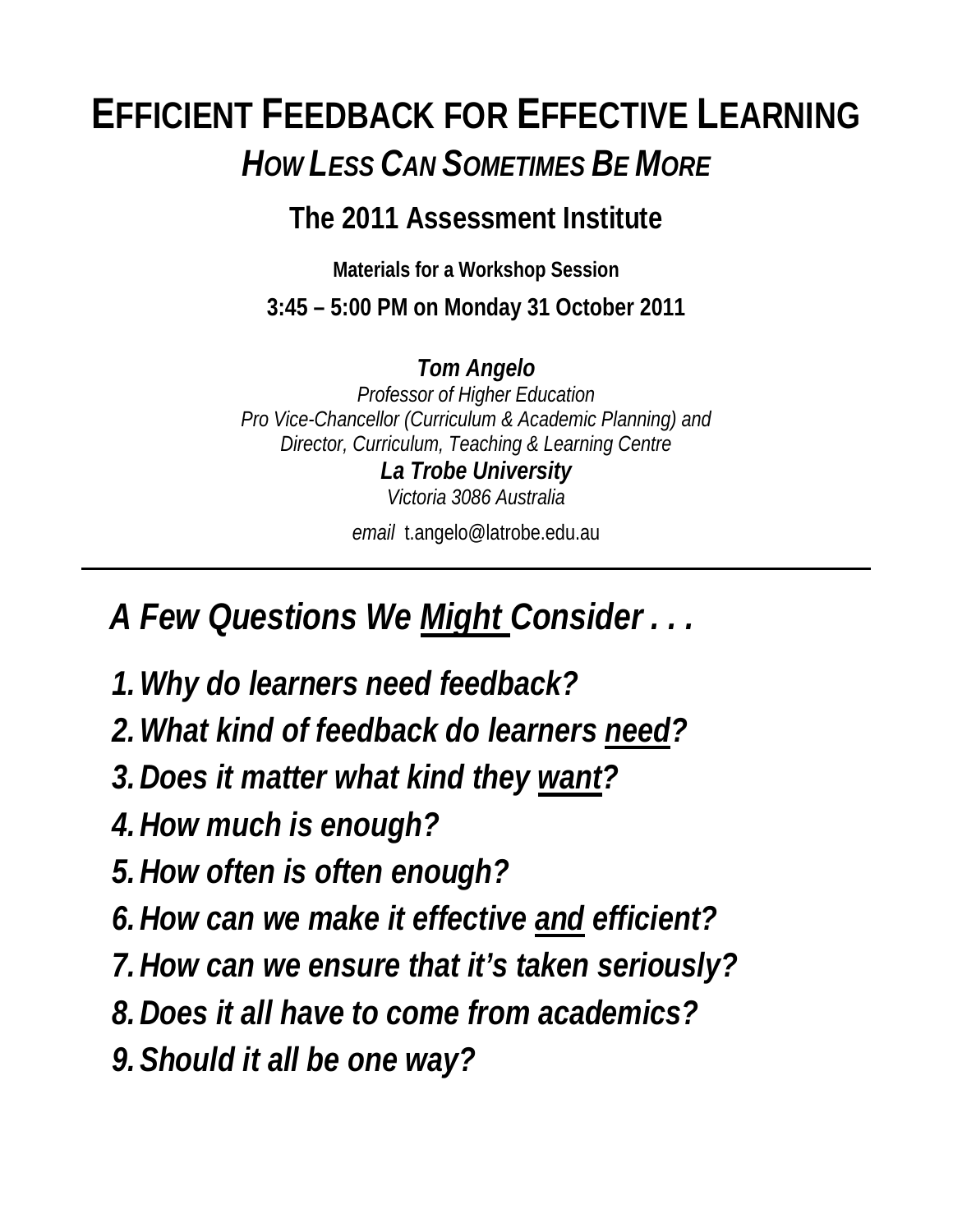## *The RSQC2 Technique*

*Recall* 

*Summarize* 

### *Question*

*Comment* 

### *Connect*

Reference: Angelo, T.A. & Cross, K.P. Classroom Assessment Techniques: A Handbook for College Teachers, 2nd edition. San Francisco: Jossey-Bass, 1993, pp. 344-348.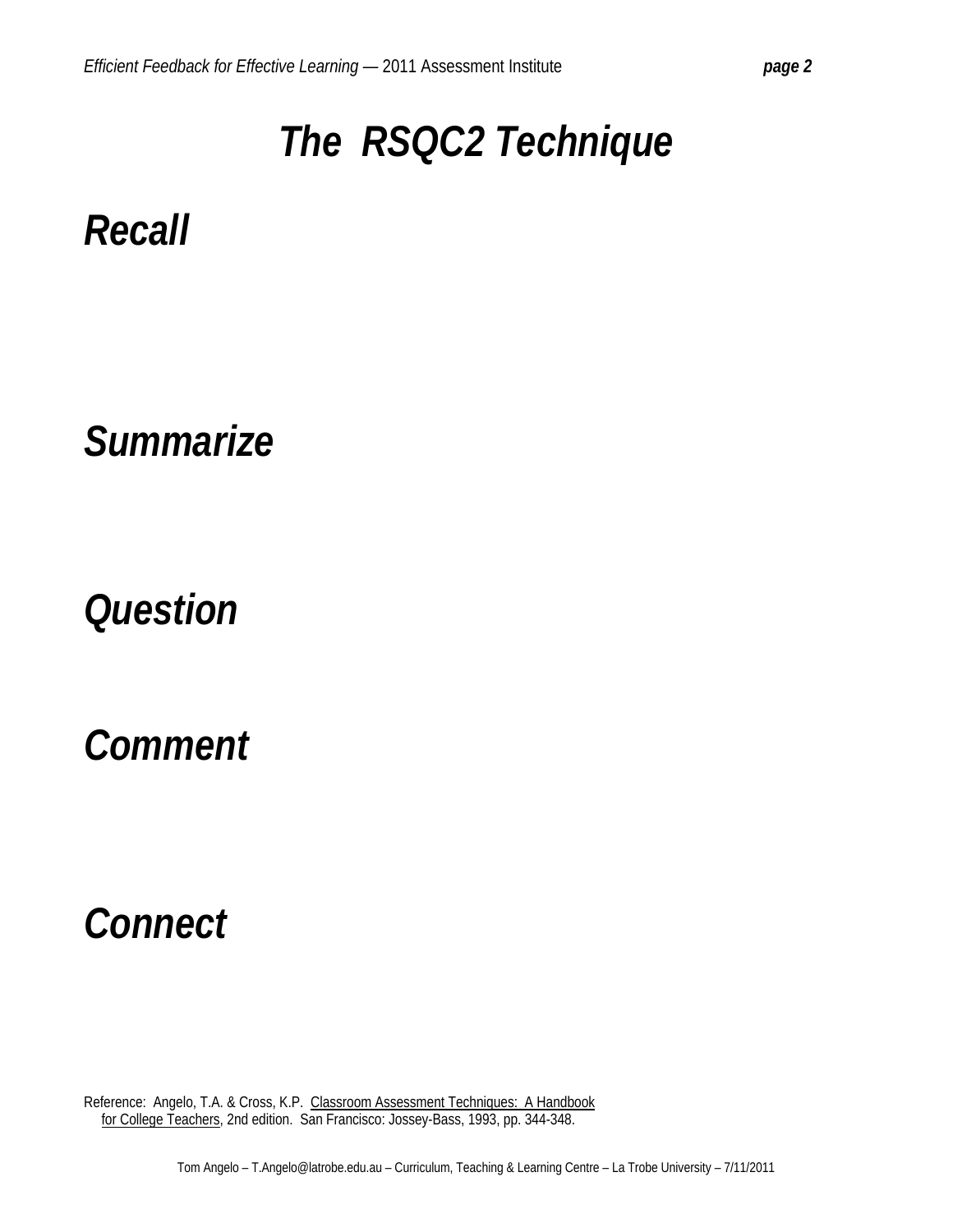#### *FIVE DIMENSIONS OF HIGHER LEARNING*

**In your own undergrad education What percentage of the teaching you experienced as a student focused on?** 

 **For your students now How would you (re)focus your program's teaching if you could?** 

| <b>Declarative Learning</b><br>Learning <i>What</i><br>Learning facts and principles                          |  |
|---------------------------------------------------------------------------------------------------------------|--|
| <b>Procedural Learning</b><br>Learning How<br>Learning skills and procedures                                  |  |
| <b>Conditional Learning</b><br>Learning When and Where<br>Learning applications                               |  |
| <b>Reflective Learning</b><br>Learning Why<br>Learning to understand<br>one's self and others                 |  |
| <b>Metacognitive Learning</b><br>Learning How to Learn<br>Learning to direct and manage<br>one's own learning |  |
|                                                                                                               |  |

100% 100%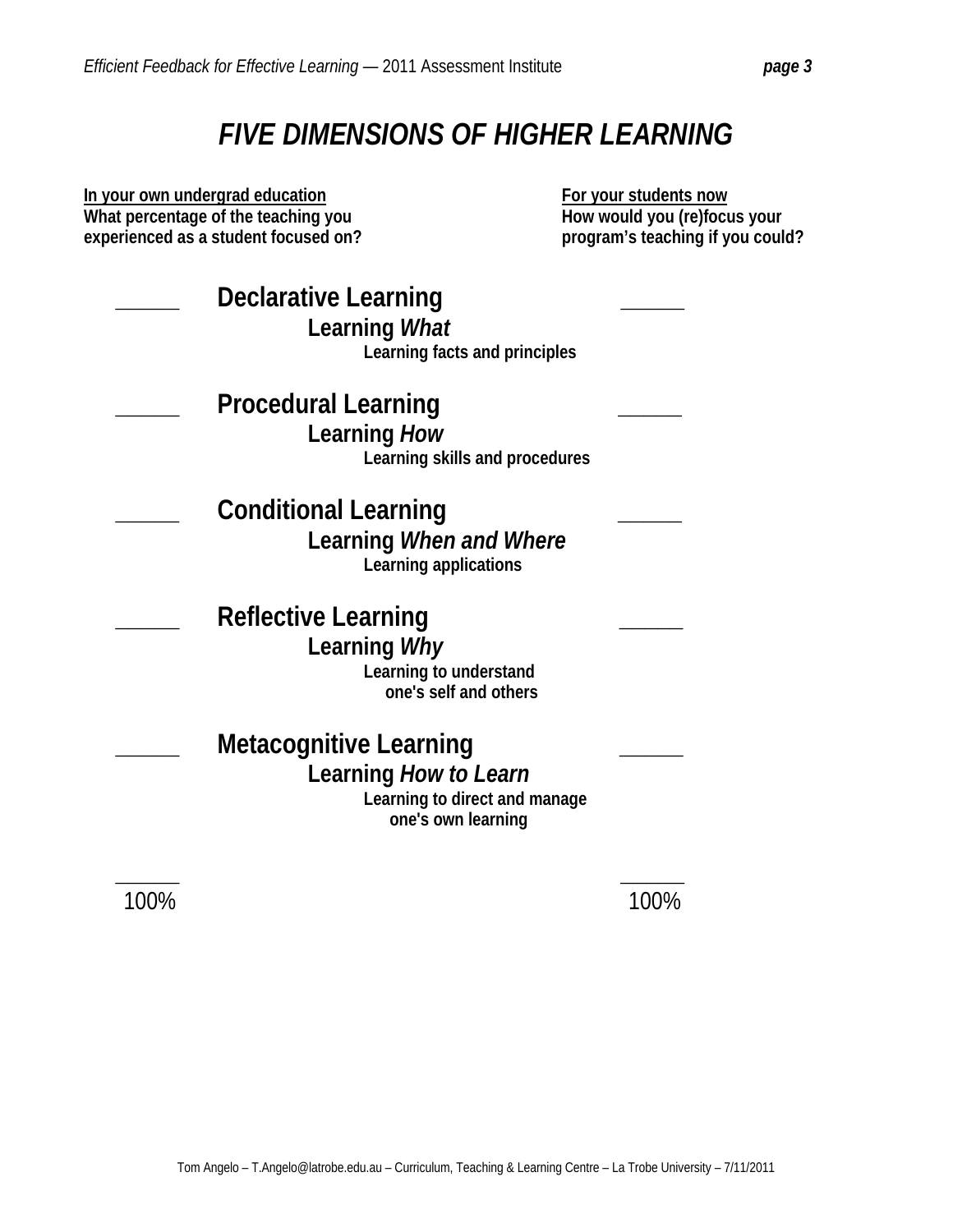#### **Political Science 100, Section 20 -- T.A. Angelo -- 1/28/91** *Background Knowledge Probe #1*

**In response to each name, term, or concept in bold print below, circle the number that best represents your current knowledge:** 

|                                                                                                                                                                                                                  | No. of Responses                                                |
|------------------------------------------------------------------------------------------------------------------------------------------------------------------------------------------------------------------|-----------------------------------------------------------------|
| 1. Federalism                                                                                                                                                                                                    |                                                                 |
| (1) Have never heard of this<br>(2) Have heard of it, but don't really know what it means<br>(3) Have some idea what this means, but not too clear<br>(4) Have a clear idea what this means and can explain it   | $\theta$<br>14<br>15<br>$\mathbf{1}$                            |
| 2. Separation of Powers                                                                                                                                                                                          |                                                                 |
| (1) Have never heard of this<br>(2) Have heard of it, but don't really know what it means<br>(3) Have some idea what this means, but not too clear<br>(4) Have a clear idea what this means and can explain it   | 1<br>6<br>18<br>5                                               |
| 3. Republic                                                                                                                                                                                                      |                                                                 |
| (1) Have never heard of this<br>(2) Have heard of it, but don't really know what it means<br>(3) Have some idea what this means, but not too clear<br>(4) Have a clear idea what this means and can explain it   | $\boldsymbol{0}$<br>5<br>23<br>$\overline{2}$                   |
| 4. The <i>Constitution</i> of the U.S.                                                                                                                                                                           |                                                                 |
| (1) Have never heard of this<br>(2) Have heard of it, but don't really know what it means<br>(3) Have some idea what this means, but not too clear<br>(4) Have a clear idea what this means and can explain it   | $\boldsymbol{0}$<br>$\begin{array}{c} 2 \\ 8 \end{array}$<br>18 |
| 5. The Articles of Confederation                                                                                                                                                                                 |                                                                 |
| (1) Have never heard of this<br>(2) Have heard of it, but don't really know what it means<br>(3) Have some idea what this means, but not too clear<br>(4) Have a clear idea what this means and can explain it   | 7<br>13<br>6<br>4                                               |
| 6. James Madison                                                                                                                                                                                                 |                                                                 |
| (1) Have never heard of this person<br>Have heard of him, but don't really know who he was<br>(2)<br>Have some idea who this was, but not too clear<br>(3)<br>(4) Have a clear idea who this was and can explain | 3<br>8<br>15<br>4                                               |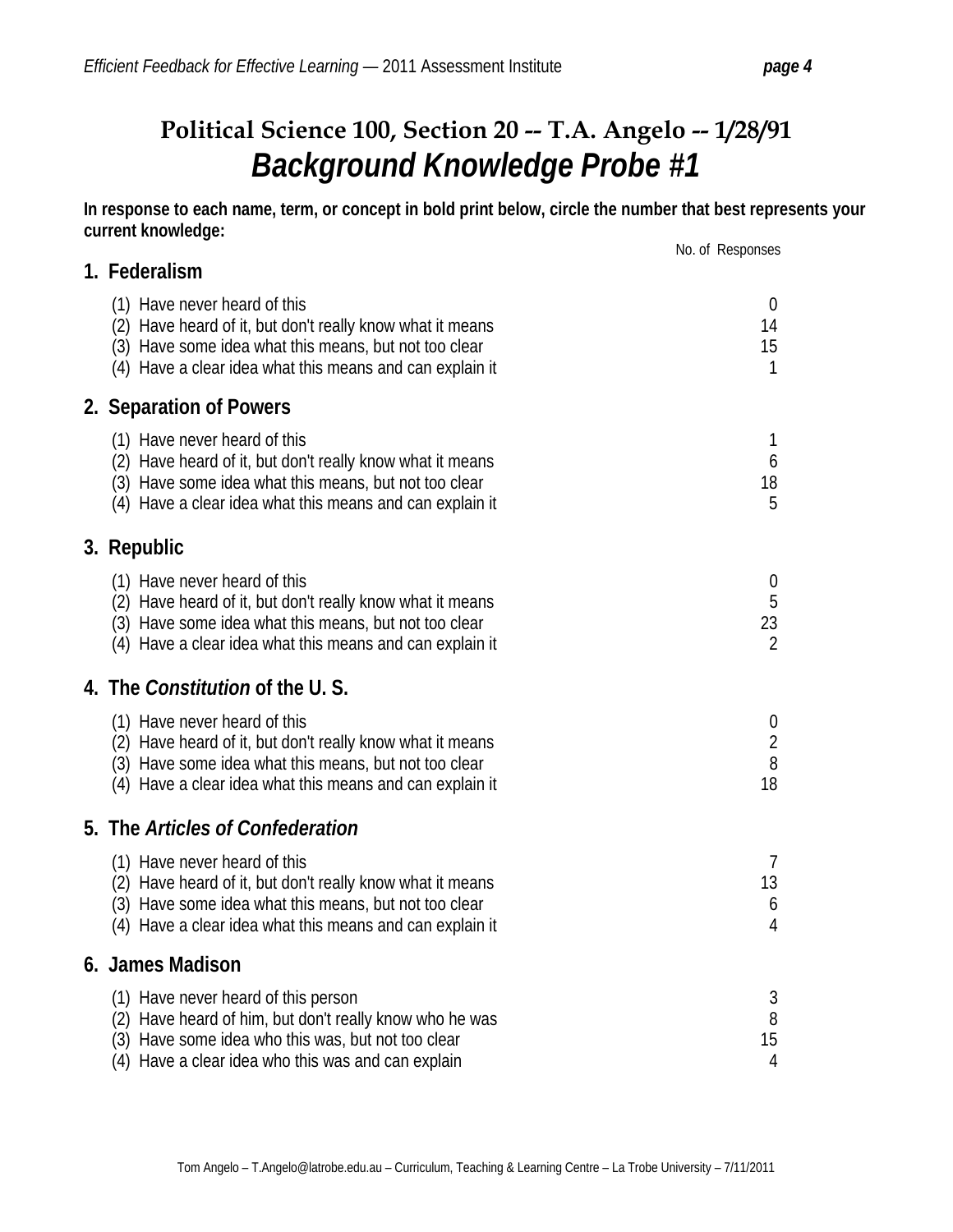### Conceptest



Liquid hazardous waste is disposed of by pumping it down injection wells. Which well location would be the most suitable to use for an injection well? Why?

ABC

**Thanks to Dr. David McConnell, Prof. of Geology at the University of Akron, for the example above.** 

**STATISTICS FOR EVERYDAY LIFE – SPRING 2004 - ANGELO**

### **FIRST CONCEPT REVIEW:** *STANDARD DEVIATION*

**Circle the one variable in each row that you would expect to have the largest relative standard deviation:** 

| 1. adult humans' heights                     | adult humans' weights                           |
|----------------------------------------------|-------------------------------------------------|
| 2. domestic dogs' weights                    | domestic cats' weights                          |
| 3. oral language skills of 12-yr-olds        | math skills of 12-year-olds                     |
| 4. hours students spend<br>in this classroom | hours students spend studying<br>for this class |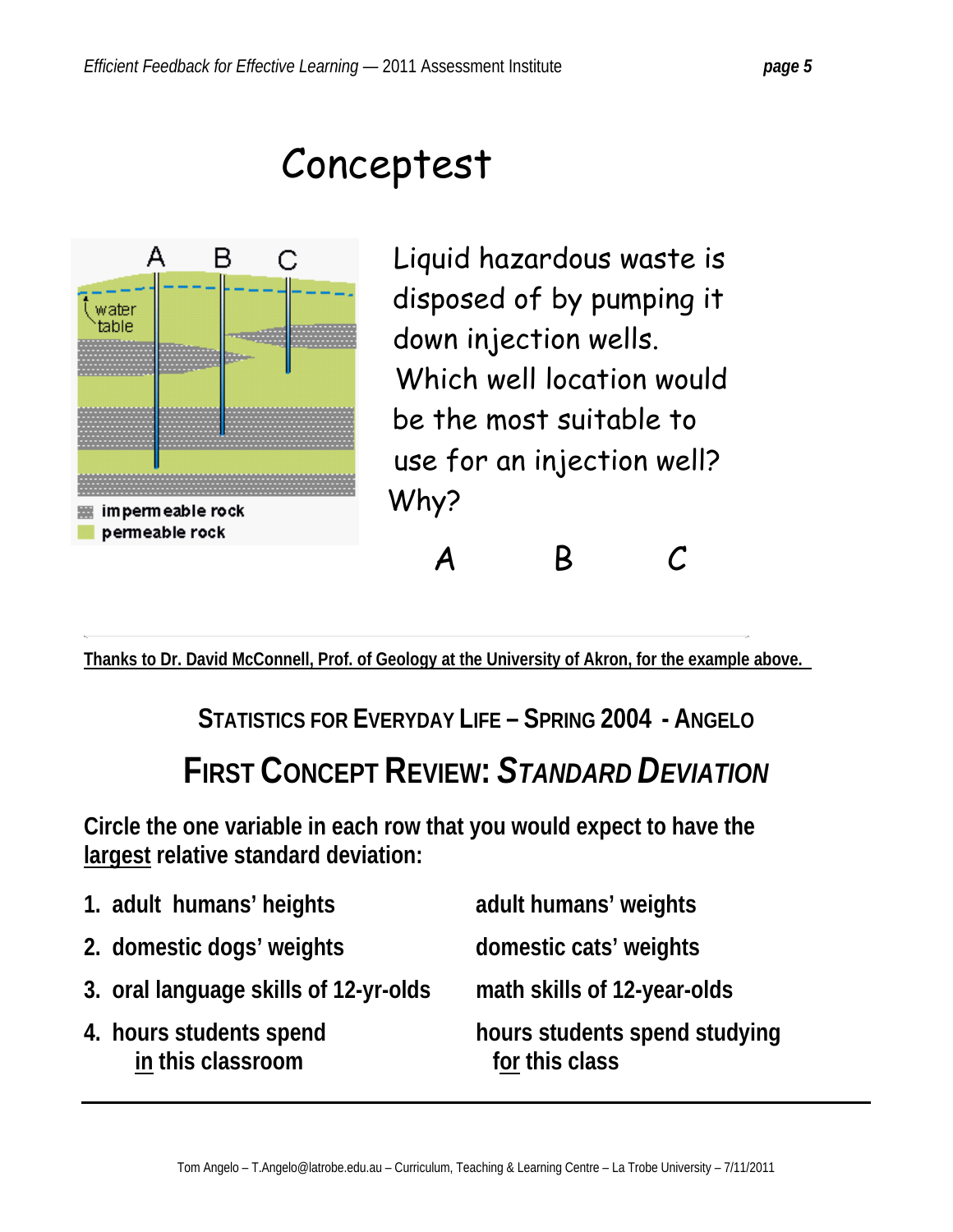#### *A Detailed Assessment/Grading Rubric*

#### **Macroeconomics Essay Grading Grid**

**Assignment:** Write a well-structured, enlightened critical essay about current economic conditions that demonstrates command of existing economic knowledge, appropriate interpretation and application of that knowledge, and demonstrates appropriate use of data and argumentation to support well-reasoned policy recommendations.

**Basic Questions:** What is the current macroeconomic situation in the U.S.? What is the likely prognosis for the next 12 to 24 months? What are your economic policy recommendations?

| Criterion                                                                                     |    | <b>Expectations</b><br>Excepts | <b>Expectations</b><br>₹<br><b>Meets</b> | Expediators<br><b>Madssorre</b> | Unatistatoy  | Mesing or fails<br>minimumeg |
|-----------------------------------------------------------------------------------------------|----|--------------------------------|------------------------------------------|---------------------------------|--------------|------------------------------|
| <b>Structure</b>                                                                              | 10 | 8                              | 6                                        | 4                               | $\mathbf{z}$ | $\mathbf{o}$                 |
| Meets all minimum requirements                                                                |    |                                |                                          |                                 |              |                              |
| Executive summary is effective & concise                                                      |    |                                |                                          |                                 |              |                              |
| Introduction clearly lays out a roadmap for                                                   |    |                                |                                          |                                 |              |                              |
| the paper and places the information in                                                       |    |                                |                                          |                                 |              |                              |
| context                                                                                       |    |                                |                                          |                                 |              |                              |
| Body addresses all the Basic Questions,                                                       |    |                                |                                          |                                 |              |                              |
| includes the argumentation and data                                                           |    |                                |                                          |                                 |              |                              |
| Conclusion provides summary and closure                                                       |    |                                |                                          |                                 |              |                              |
| Content                                                                                       |    |                                |                                          |                                 |              |                              |
| Knowledge                                                                                     | 30 | 24                             | 18                                       | 12                              | 6            | o                            |
| <b>Command</b> of existing economic knowledge                                                 |    |                                |                                          |                                 |              |                              |
| Use of terms, theories, and data are                                                          |    |                                |                                          |                                 |              |                              |
| Informed judgment demonstrated by                                                             |    |                                |                                          |                                 |              |                              |
| selection of terms, theories and data (shown                                                  |    |                                |                                          |                                 |              |                              |
| by the exclusion irrelevant and inclusion of                                                  |    |                                |                                          |                                 |              |                              |
| Argumentation                                                                                 | 40 | 32                             | 24                                       | 16                              | 8            | O                            |
| Argument flows logically so that early                                                        |    |                                |                                          |                                 |              |                              |
| statements lay the foundation for later                                                       |    |                                |                                          |                                 |              |                              |
| statements and the reader is guided through                                                   |    |                                |                                          |                                 |              |                              |
| the arguments                                                                                 |    |                                |                                          |                                 |              |                              |
| Appropriate application of theory is used to                                                  |    |                                |                                          |                                 |              |                              |
| make argument; clearly links theory and data                                                  |    |                                |                                          |                                 |              |                              |
| to conclusions                                                                                |    |                                |                                          |                                 |              |                              |
| Arguments are persuasive focuses on key<br>points, does not wonder, uses no                   |    |                                |                                          |                                 |              |                              |
| unnecessary verbiage                                                                          |    |                                |                                          |                                 |              |                              |
| Alternative policies, arguments, conclusions                                                  |    |                                |                                          |                                 |              |                              |
| and generalizations are noted where they exist                                                |    |                                |                                          |                                 |              |                              |
| and addressed; differences of opinion,                                                        |    |                                |                                          |                                 |              |                              |
| supported by evidence, are also discussed                                                     |    |                                |                                          |                                 |              |                              |
|                                                                                               |    |                                |                                          |                                 |              |                              |
| Data used is reliable, valid, and pertinent; it                                               |    |                                |                                          |                                 |              |                              |
| provides effective support; no superficial                                                    |    |                                |                                          |                                 |              |                              |
| information or tangential data muddies the                                                    |    |                                |                                          |                                 |              |                              |
| argument                                                                                      |    |                                |                                          |                                 |              |                              |
| <b>Striving for Excellence and Creativity</b>                                                 | 20 | 16                             | 12                                       | 8                               | 4            | O                            |
| Presentation is neat and professional; all                                                    |    |                                |                                          |                                 |              |                              |
| visuals used are well labeled, clear, and                                                     |    |                                |                                          |                                 |              |                              |
| effective conveying information better than                                                   |    |                                |                                          |                                 |              |                              |
| words; text contains no errors and is easy to                                                 |    |                                |                                          |                                 |              |                              |
| read & understand                                                                             |    |                                |                                          |                                 |              |                              |
| Creativity - the paper clearly holds the                                                      |    |                                |                                          |                                 |              |                              |
| imprint of the author. Original thought is                                                    |    |                                |                                          |                                 |              |                              |
| demonstrated by innovative organization, the<br>integration of concepts and ideas, the use of |    |                                |                                          |                                 |              |                              |
| new approaches, the novel use of visuals, or                                                  |    |                                |                                          |                                 |              |                              |
|                                                                                               |    |                                |                                          |                                 |              |                              |

Thanks to Dr. Richard Stratton of the University of Akron for permission to use this example.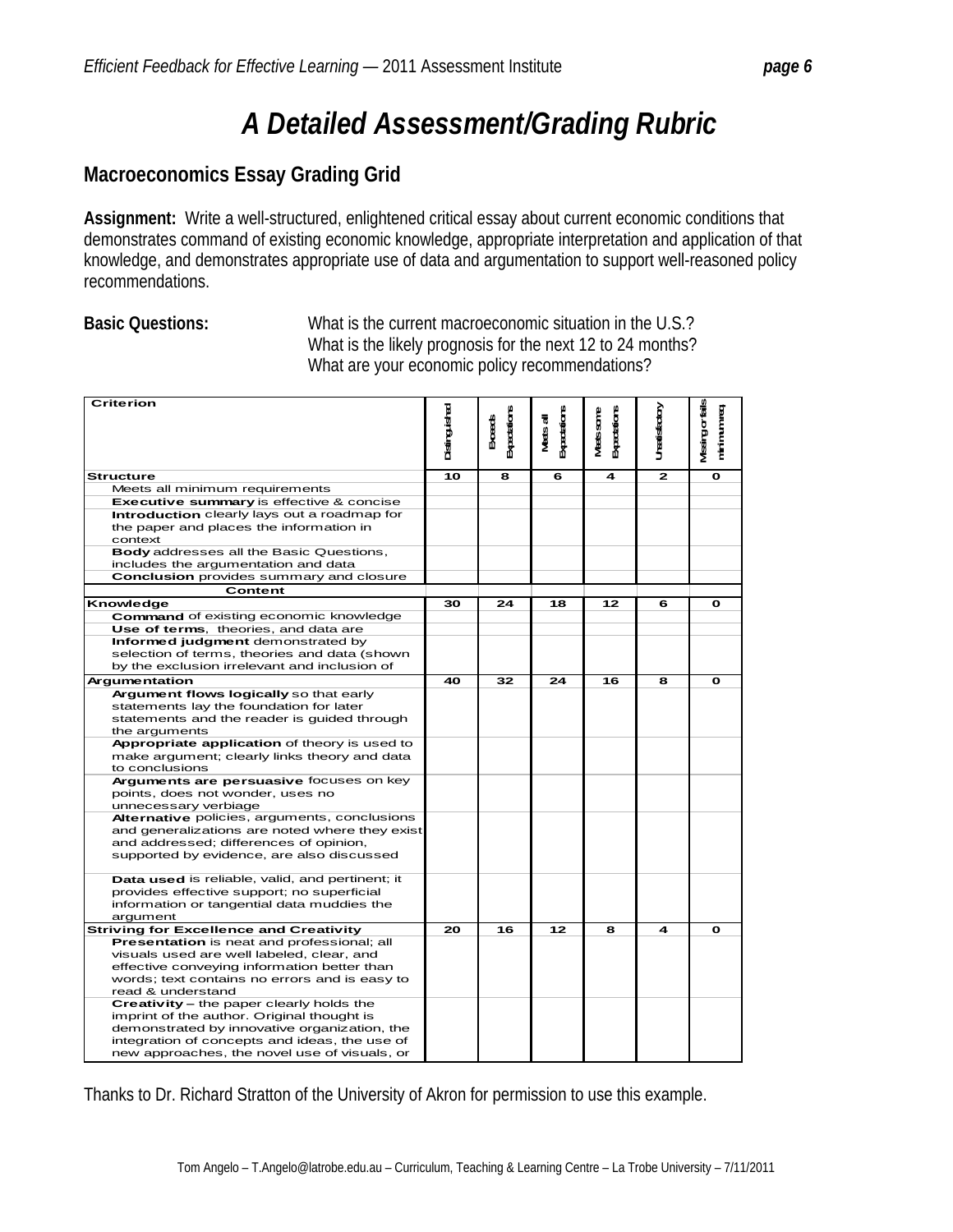### **GROUP INFORMAL FEEDBACK ON TEACHING\***  *(The G.I.F.T. Technique)*

#### *Directions:* **Please write brief, honest, and legible responses to the questions below.**

 *(Do not write your name on this paper.)* 

 1. What are 1 or 2 specific things your teachers does/ your classmates do **that help you learn** in this course?

2. What are 1 or 2 specific things your teacher does/your classmates do **that hinder or interfere with** your learning?

3. Please provide your teacher/your classmates with **1 or 2 specific, practical suggestions on ways to help you improve your learning** in this course.

#### **\*Also known as Small Group Instructional Diagnosis (SGID)**

Reference: Angelo, T. A. & Cross, K. P. (1993). Classroom Assessment Techniques: A Handbook for College Teachers, (2nd ed.) San Francisco: Jossey-Bass, pp. 334-338.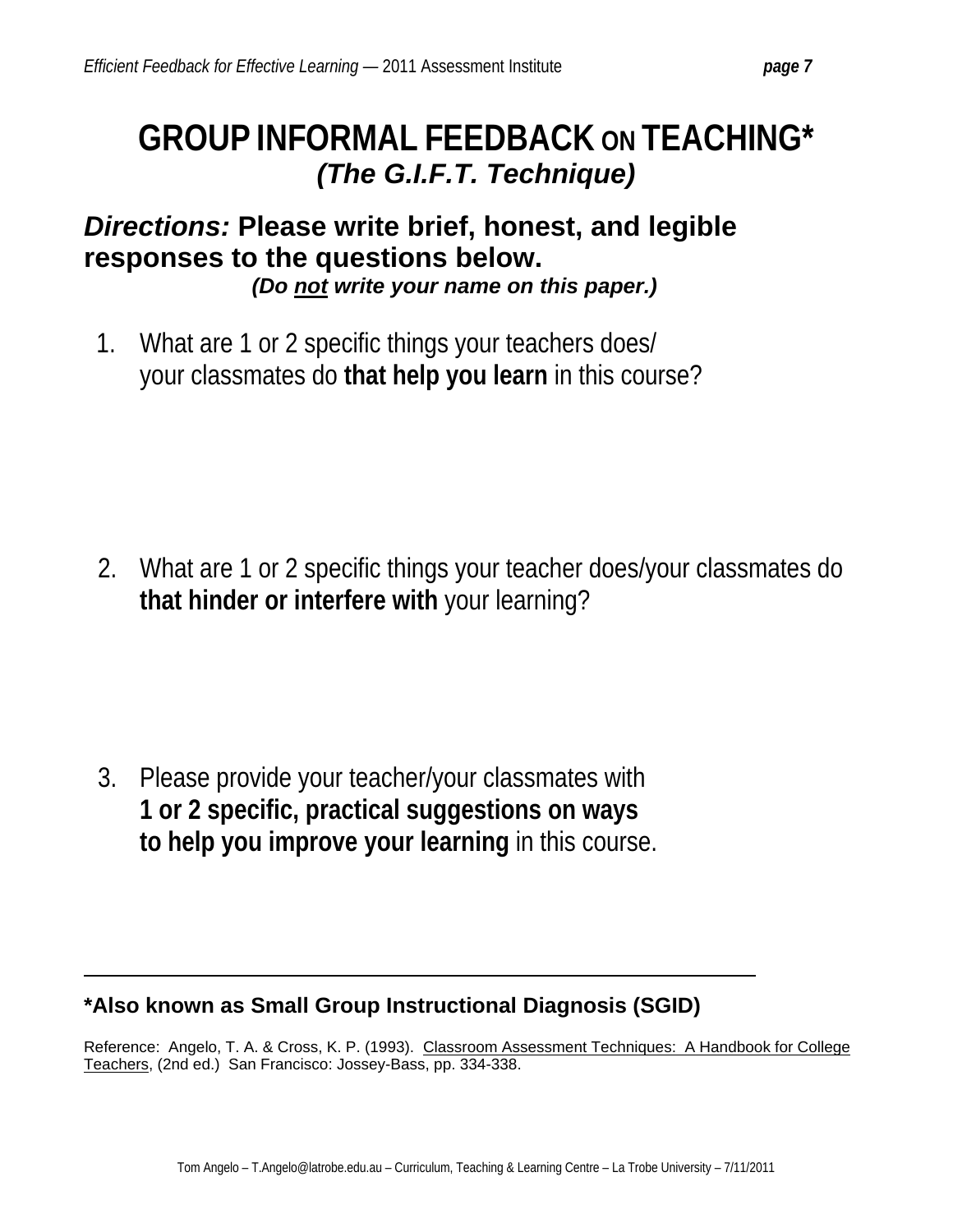#### **Discussion Draft Questions for an Undergraduate Course/Teaching Feedback (not Evaluation!) Form**

| (1= Always, 2=Usually, 3=Sometimes, 4=Rarely, 5=Never, NA= Not Applicable)<br>Questions about yourself       |   |                |   |                |   |           |
|--------------------------------------------------------------------------------------------------------------|---|----------------|---|----------------|---|-----------|
| I was self-motivated to learn this course material<br>1.                                                     |   | 2              | 3 | 4              | 5 | ΝA        |
| I was well-prepared for each class session<br>2.                                                             |   | $\overline{2}$ | 3 | 4              | 5 | <b>NA</b> |
| I asked the instructor for help/guidance when I needed it<br>3.                                              |   | $\overline{2}$ | 3 | 4              | 5 | <b>NA</b> |
| I invested enough time and energy to meet/exceed course requirements<br>4.                                   |   | $\overline{2}$ | 3 | $\overline{4}$ | 5 | <b>NA</b> |
| I participated actively and contributed thoughtfully in class sessions<br>5.                                 |   | $\overline{2}$ | 3 | 4              | 5 | <b>NA</b> |
| I attended class sessions and/or individual appointments<br>6.                                               |   | $\overline{2}$ | 3 | 4              | 5 | <b>NA</b> |
| Overall, I gave my best possible effort to learning in this course<br>7.                                     | 1 | $\overline{2}$ | 3 | 4              | 5 | <b>NA</b> |
| (1= Always, 2=Usually, 3=Sometimes, 4=Rarely, 5=Never, NA= Not Applicable)<br>Questions about the course     |   |                |   |                |   |           |
| 8. The course was well-organized to help students learn                                                      |   | 2              | 3 | 4              | 5 | <b>NA</b> |
| The objectives and criteria for meeting them were made clear<br>9.                                           |   | $\overline{2}$ | 3 | 4              | 5 | <b>NA</b> |
| 10. The assignments contributed to my learning                                                               |   | $\overline{2}$ | 3 | $\overline{4}$ | 5 | <b>NA</b> |
| 11. The assessments/evaluations were clearly connected to the objectives                                     |   | $\overline{2}$ | 3 | 4              | 5 | <b>NA</b> |
| 12. The amount of work required was appropriate to the objectives                                            |   | $\overline{2}$ | 3 | $\overline{4}$ | 5 | <b>NA</b> |
| 13. The level of intellectual challenge was high                                                             | 1 | $\overline{2}$ | 3 | 4              | 5 | <b>NA</b> |
| Questions about the instructor<br>(1= Always, 2=Usually, 3=Sometimes, 4=Rarely, 5=Never, NA= Not Applicable) |   |                |   |                |   |           |
| 14. The instructor clearly connected the course objectives to course                                         |   |                |   |                |   |           |
| activities, assignments, and assessments                                                                     | 1 | $\overline{2}$ | 3 | 4              | 5 | NA        |
| 15. The instructor encouraged me to connect my experience to the course                                      | 1 | $\overline{2}$ | 3 | 4              | 5 | <b>NA</b> |
| 16. The instructor provided clear and useful feedback to improve learning                                    |   | $\overline{2}$ | 3 | 4              | 5 | ΝA        |
| 17. The instructor inspired interest and excitement in the course material                                   |   | 2              | 3 | 4              | 5 | <b>NA</b> |
| 18. The instructor was available and helpful when asked                                                      |   |                | 3 | 4              | 5 | <b>NA</b> |
| 19. The instructor communicated ideas and information                                                        |   |                |   |                |   |           |
| clearly and effectively                                                                                      | 1 | $\overline{2}$ | 3 | 4              | 5 | ΝA        |
| 20. The instructor evaluated and graded fairly                                                               | 1 | $\overline{2}$ | 3 | 4              | 5 | NA        |
| 21. The instructor treated students and their ideas with respect                                             |   | $\overline{2}$ | 3 | 4              | 5 | <b>NA</b> |
| 22. The instructor used required texts/other required materials effectively                                  |   | $\overline{2}$ | 3 | 4              | 5 | ΝA        |
| Summary Questions: Compared w/ other courses: (1=extremely high, 2=high, 3=adequate, 4=low, 5=very low)      |   |                |   |                |   |           |
| 23. This course increased my desire to continue learning about this material                                 | 1 | 2              | 3 | 4              | 5 | ΝA        |
| 24. If a friend asked about taking this course, my recommendation would be                                   | 1 | $\overline{2}$ | 3 | 4              | 5 | ΝA        |
| Overall, I would rate the quality of this course as<br>1<br>25.                                              |   | $\overline{2}$ | 3 | 4              | 5 | ΝA        |
| 26. Overall, I would rate the effectiveness of the instructor as                                             |   | $\overline{2}$ | 3 | 4              | 5 | ΝA        |
| 27. Overall, I would rate the amount I learned in this course as                                             |   | $\overline{2}$ | 3 | 4              | 5 | ΝA        |
| 28. Overall, I would rate the value of what I learned in this course as                                      |   | 2              | 3 | 4              | 5 | ΝA        |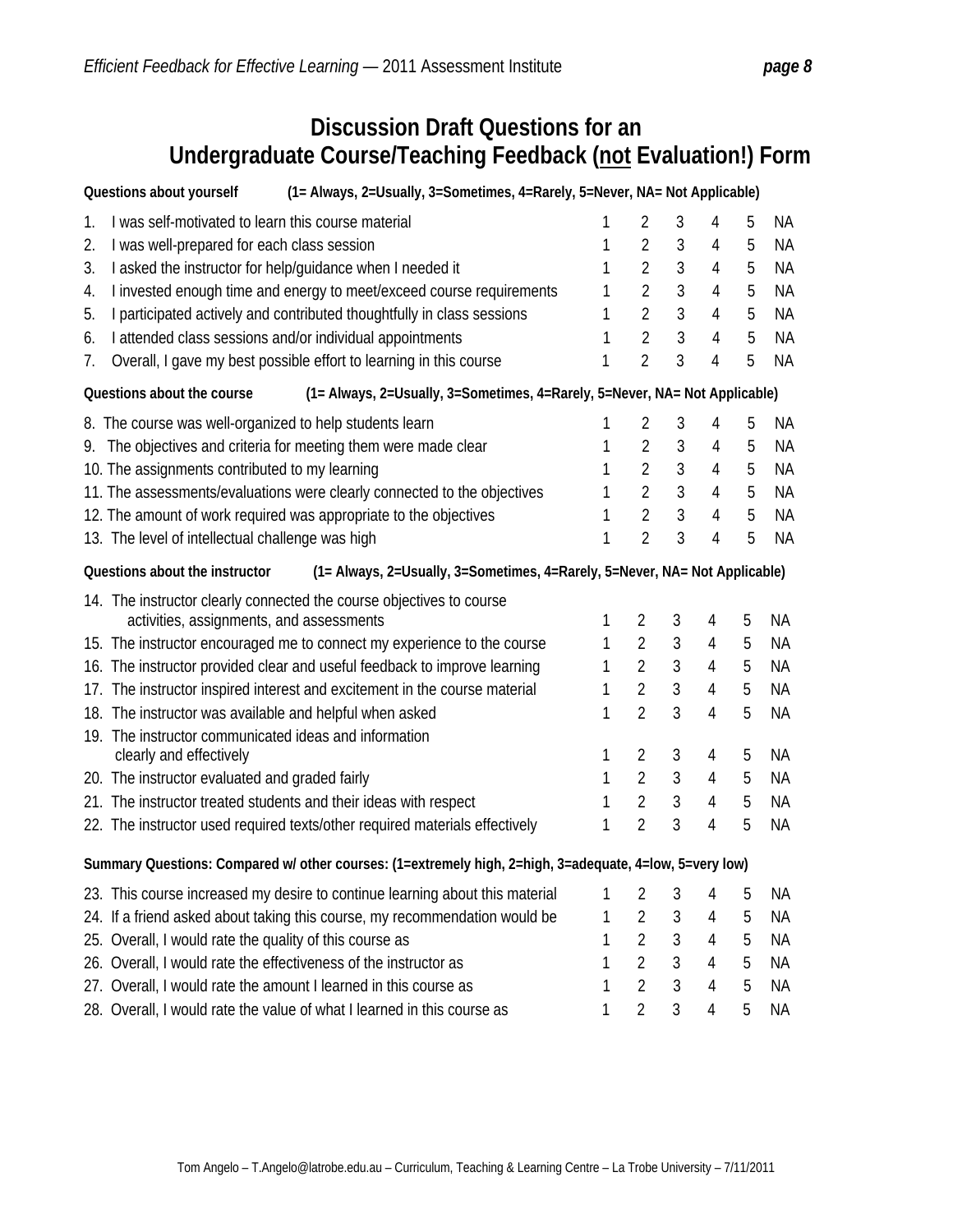### *Seven Levers for Deeper Learning*

**Research-based Guidelines for more Effective Teaching and Learning**

**Overall, research suggests that virtually all students can learn more – and more deeply – when we help them to . . .** 

- *1. Become explicitly aware of their own relevant prior knowledge, beliefs, preconceptions, and values – and unlearn, as needed*
- *2. Set and maintain realistically high and personally meaningful learning goals and expectations for academic success*
- *3. Learn how to learn effectively given their own individual histories, talents, preferences, and goals – so they become increasingly self-directed and independent learners*
- *4. Understand the criteria, standards, and methods used in assessing and evaluating their learning and get useful, timely feedback on their performance against those standards*
- *5. Seek and find connections to and real-world applications of concepts and skills they are learning in class*
- *6. Collaborate regularly and effectively with other learners and with teachers to achieve meaningful, shared learning goals*
- *7. Invest as much actively engaged time and high-quality effort as possible in their academic work*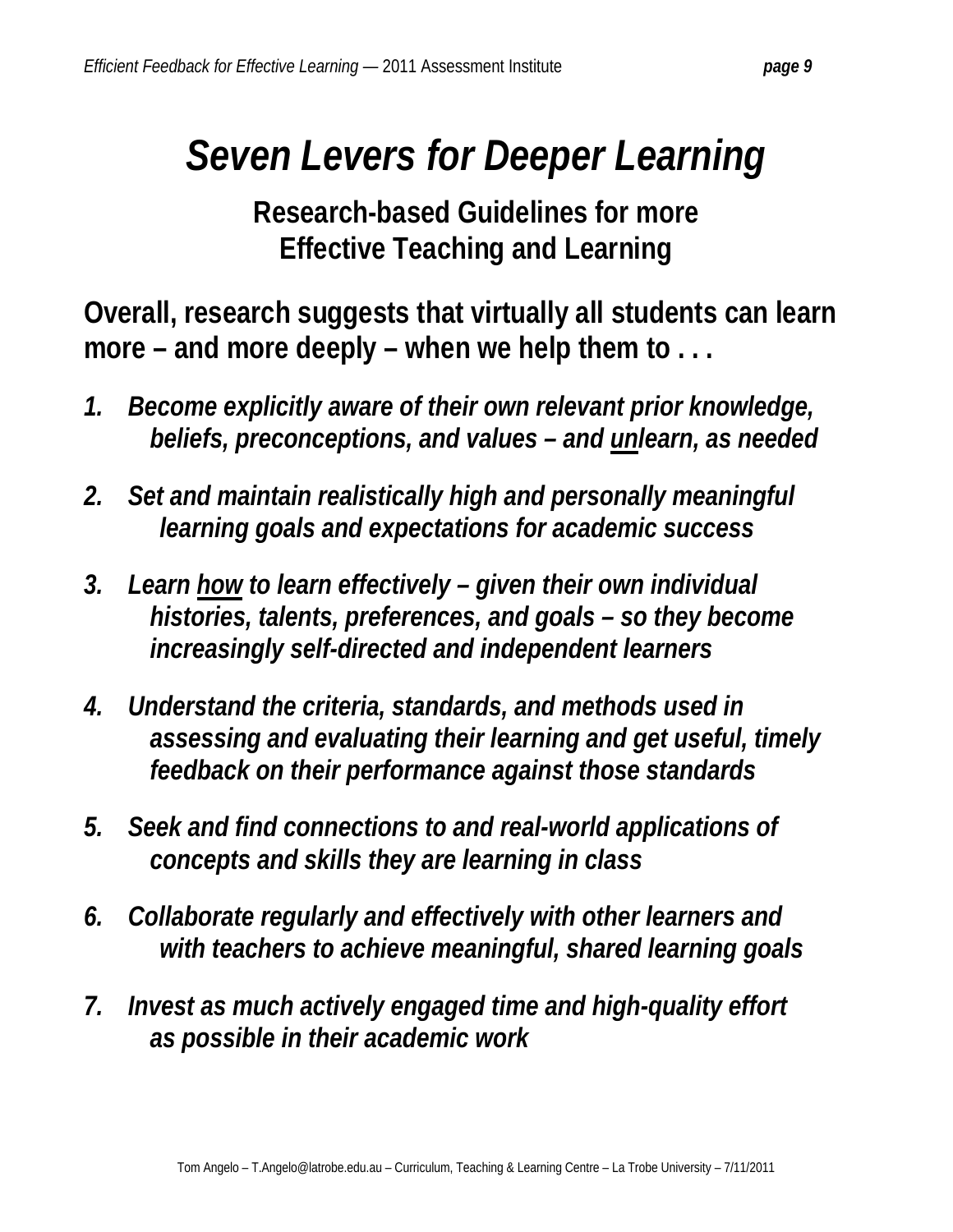# *The Minute Paper*

 *Please answer each question in 1 or 2 sentences:* 

 **1) What was the most useful or meaningful thing you learned during this session?** 

### **2) What question(s) remain uppermost in your mind as we end this session?**

Reference: Angelo, T. A. & Cross, K. P. Classroom Assessment Techniques: A Handbook for College Teachers, 2nd edition. San Francisco: Jossey-Bass, 1993, pp. 148-153.

# *The "Muddiest" Point\**

*<i>What was the "muddiest" point in this session?* (In other words, what was least clear to you?)

Developed by Frederick Mosteller, a distinguished emeritus professor of statistics at Harvard University. For a detailed account of its development and use, see his article, *The "Muddiest Point in the Lecture" as a Feedback Device* in On Teaching and Learning:The Journal of the Harvard-Danforth Center, Vol. 3, April 1989, pp. 10-21.

Reference: Angelo, T. A. & Cross, K. P. Classroom Assessment Techniques: A Handbook for College Teachers, 2nd edition. San Francisco: Jossey-Bass, 1993, pp. 154-158.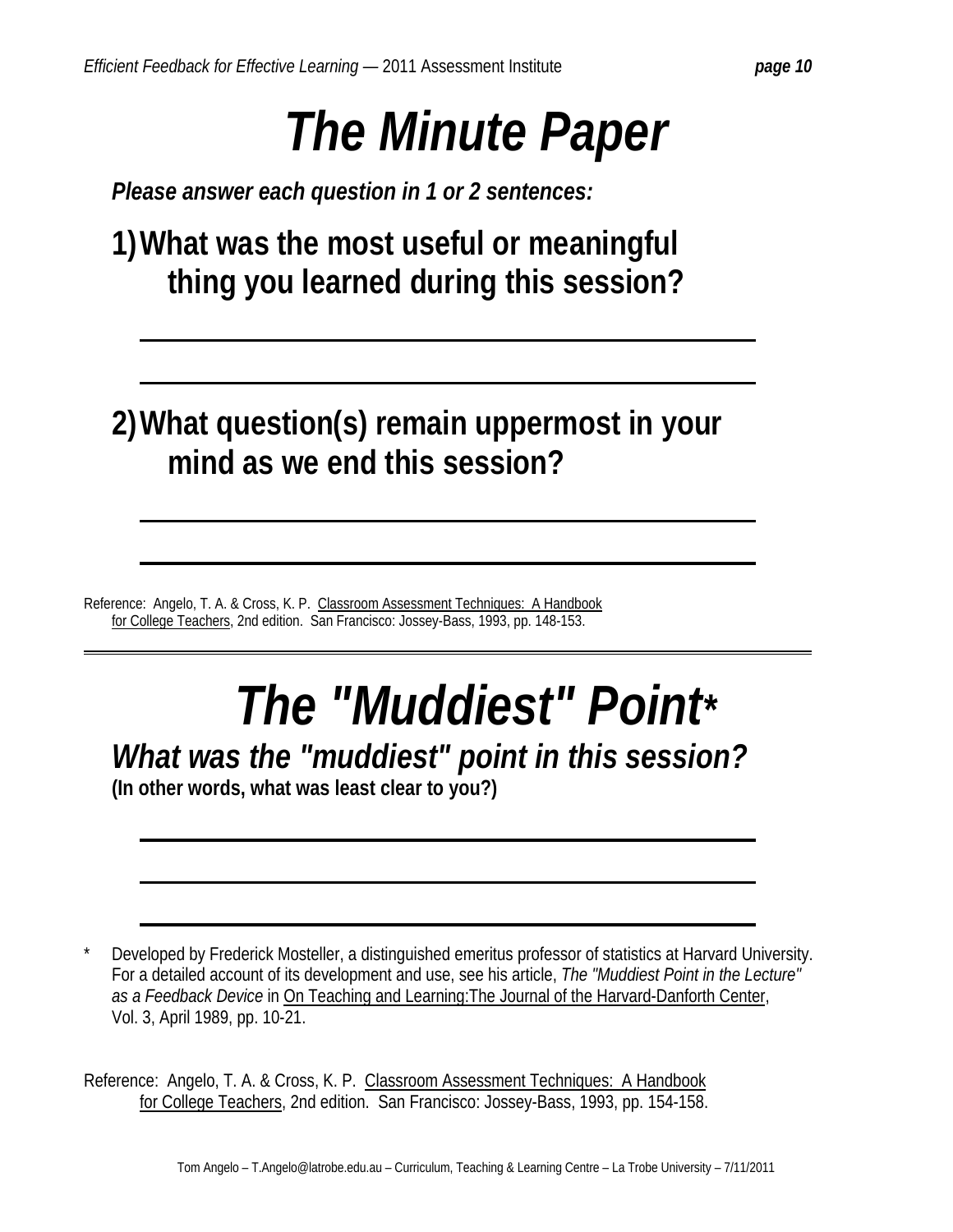### **Effective assessment for learning . . .**

- **Uses language and examples that are equally familiar to all those undergoing the assessment**
- **Focuses only what the learning goal/objective specifies**
- **Predicts relevant future behavior accurately**
- **Elicits consistent performance from learners & teachers**
- **Ensures academic integrity**
- **Is timely**
- **Is relevant to real world performance demands**
- **Is efficient for learners and assessors**
- **Is educative**

### *Effective feedback for learning . . .*

- **Comes from credible and trusted sources**
- **Comes from multiple, reinforcing sources**
- **Focused on work or behavior, not the person**
- **Criteria, not norm-referenced**
- **Descriptive, rather than evaluative**
- **Timely**
- **Iterative part of a regular process**
- **Limited to what matters most**
- **Specific and concrete**
- **Possible to implement, given skills and time available**
- **Offers some choices regarding follow up**
- **Provides enough and strong enough evidence to support judgments and decisions made**
- **Involves self-assessment, as well**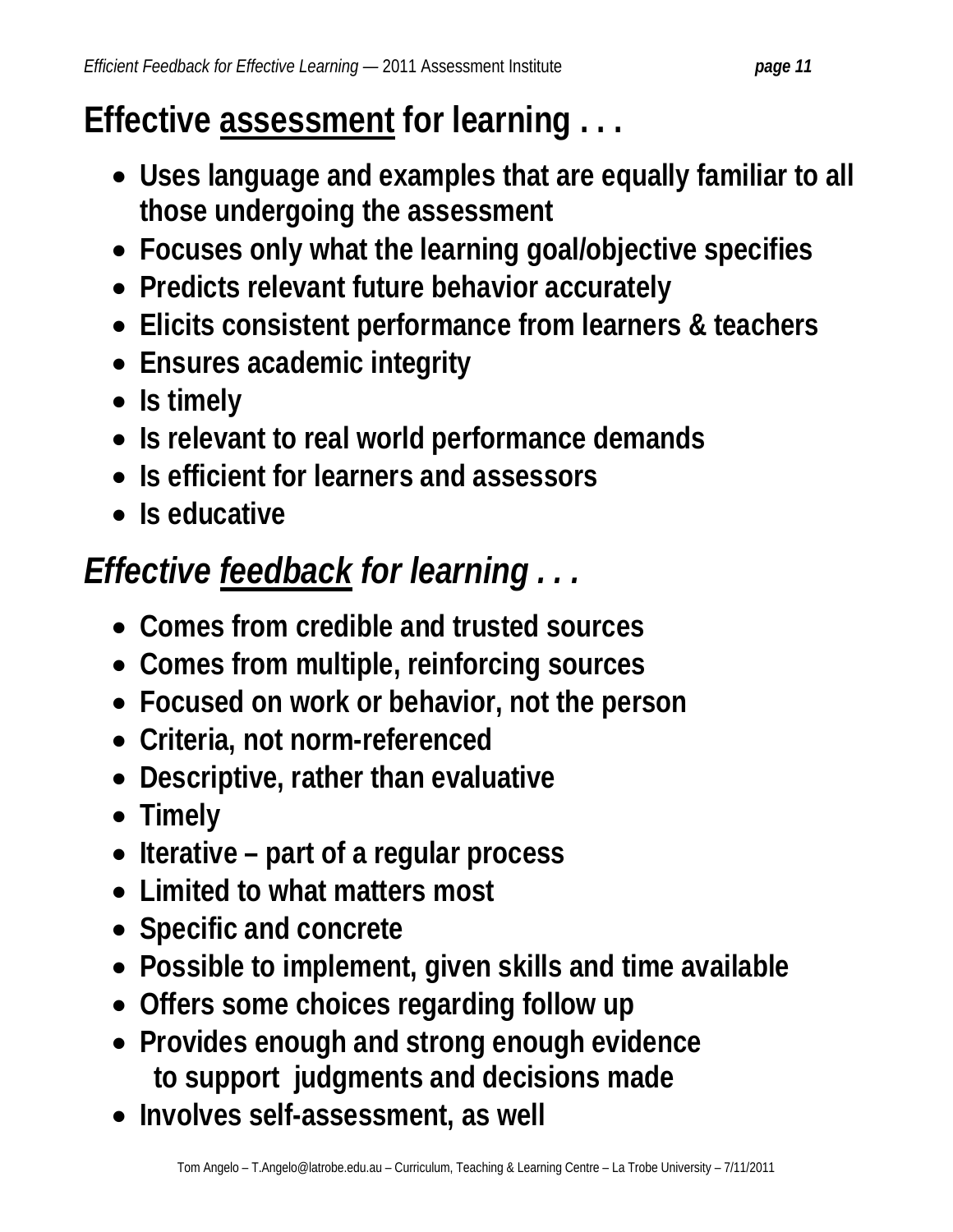## *WHY GIVE LEARNERS FEEDBACK?*

- **TO IMPROVE PERFORMANCE & ACADEMIC SUCCESS**
- **TO INCREASE INTEREST & MOTIVATION TO LEARN**
- **TO ILLUMINATE AND UNDERMINE MISCONCEPTIONS**
- **TO PROMOTE SELF-ASSESSMENT**
- **TO DEVELOP INDEPENDENCE**

*TO USE FEEDBACK WELL, LEARNERS NEED M.O.M.* 

- **MOTIVATION –** *REASONS TO USE IT*
- **OPPORTUNITIES –** *FOR SAFE, GUIDED PRACTICE*
- **MEANS –** *KNOWLEDGE & SKILLS FOR IMPROVEMENT*

*THE ORDER IN WHICH WE GIVE FEEDBACK MATTERS.*   **CONSIDER THE FOLLOWING FIVE STEPS:** 

- **1ST - GOOD NEWS: WHAT WAS DONE** *WELL*
- **2ND - BAD NEWS: WHAT STILL NEEDS** *IMPROVEMENT*
- **3RD - OPTIONS: WHAT** *CAN BE DONE* **TO IMPROVE IT**
- **4TH - PLANS: WHAT THE LEARNER** *INTENDS* **TO DO**
- **5TH - COMMITMENTS: WHAT BOTH PARTIES** *AGREE* **TO DO,**   *HOW, TO WHAT STANDARD, AND BY WHEN*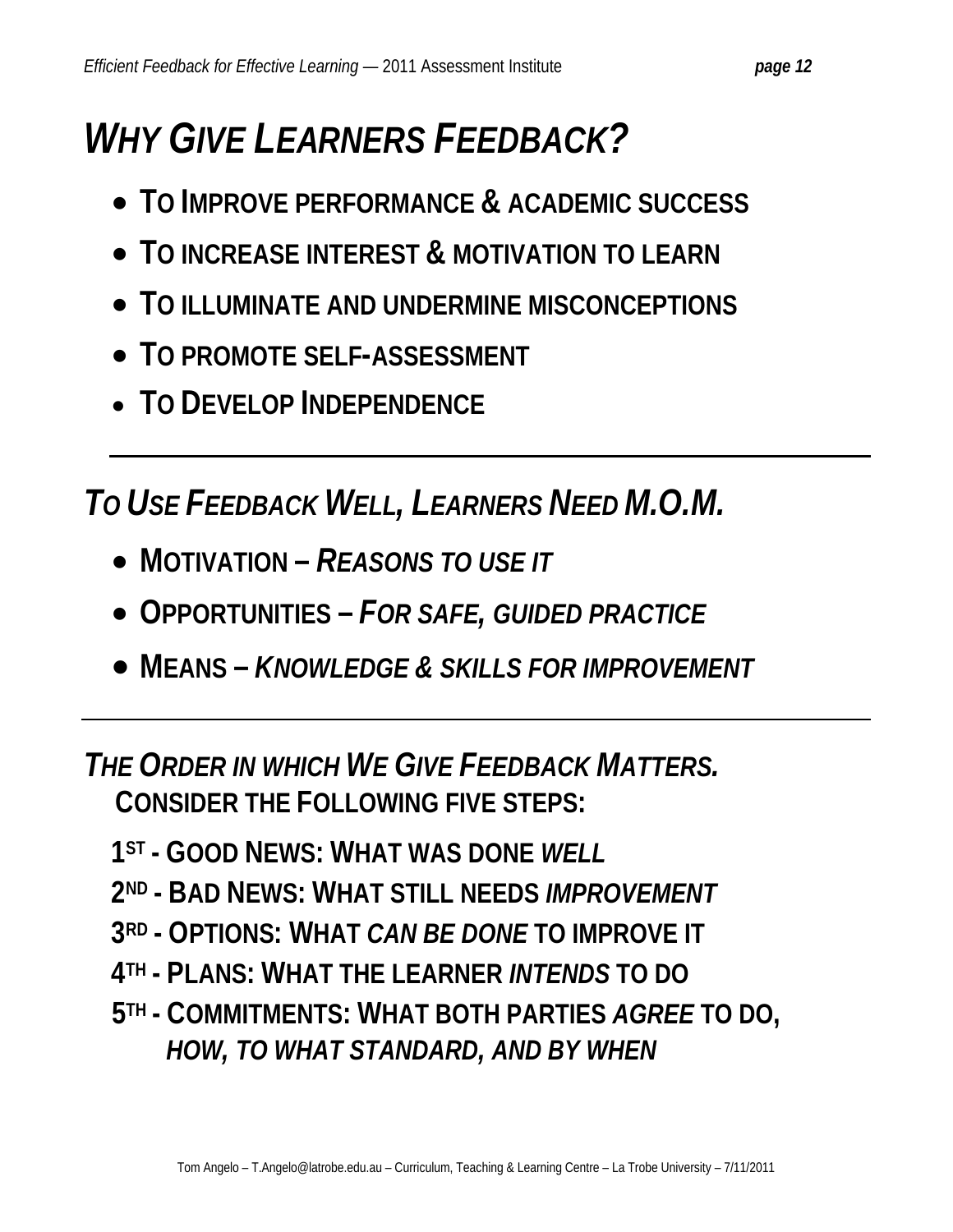### *Applications Card*

*DIRECTIONS:* Please take a moment to recall the ideas, techniques, and strategies we've discussed -- and those you've thought up -- to this point in the session. Quickly list as many possible applications as you can. Don't censor yourself! These are merely possibilities. You can always evaluate the desirability and/or feasibility of these application ideas later.

| Interesting             | <i>Some possible</i>               |
|-------------------------|------------------------------------|
| <b>IDEAS/TECHNIQUES</b> | <b>APPLICATIONS of those</b>       |
| from this session       | <i>ideas/techniques to my work</i> |

Reference: Angelo, T.A. & Cross, K.P. (1993). Classroom Assessment Techniques: A Handbook for College Teachers, 2nd edition. San Francisco: Jossey-Bass, pp. 236-239.

 $\overline{a}$